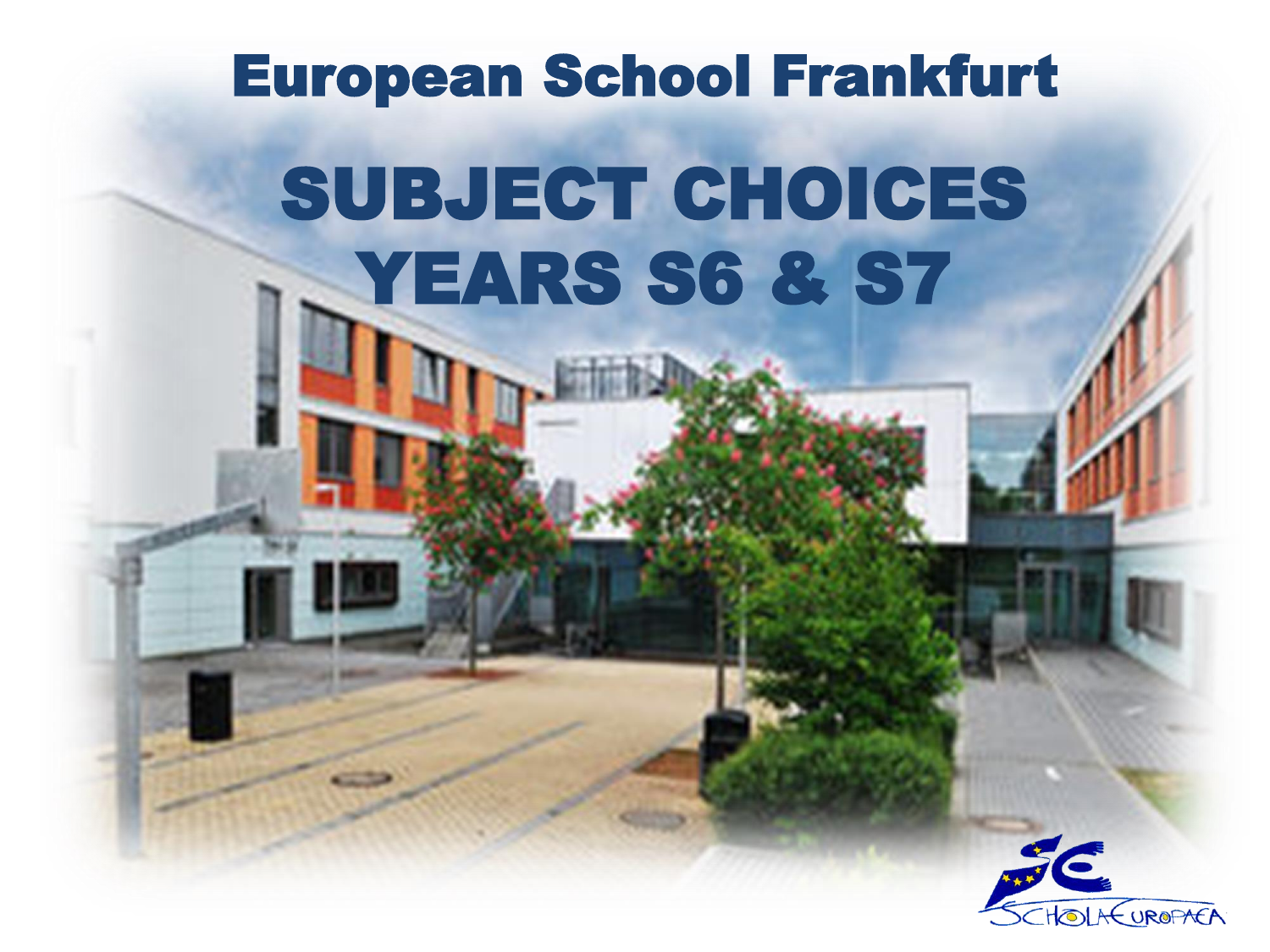



**Mr Alessandro Zangrossi, Italian Section, Careers Coordinator**



**Mr Charles Melliès, French Section**



**Mr Thomas Leistner, German Section**



**Mr John-Paul Keane, English Section**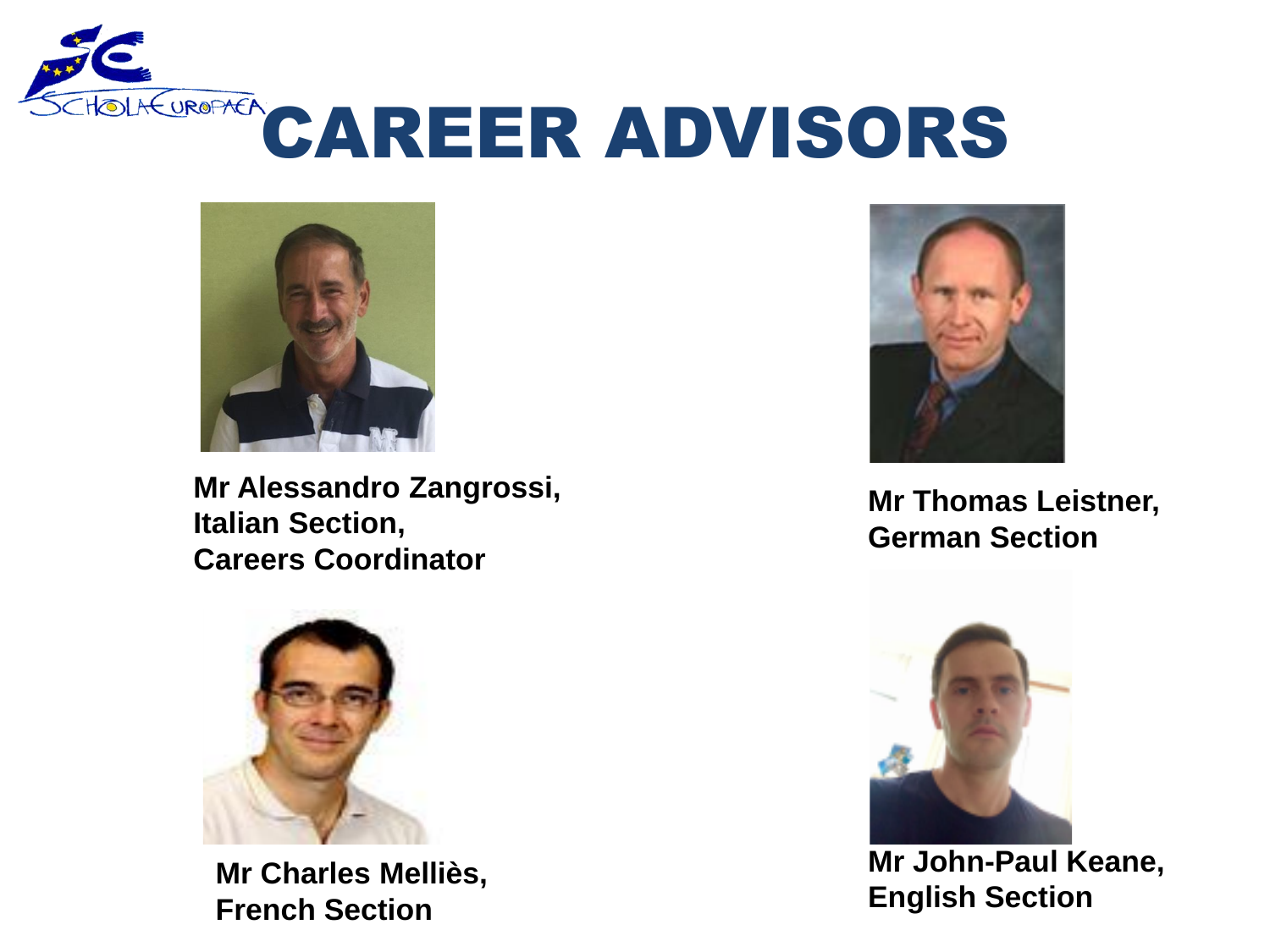

# SUBJECT CHOICES YEARS S6/S7

- Think carefully before you make your final decision
- Seek your Teachers' and Careers Advisors' advice
- Be realistic
- Be objective and do not base your choice on other people's judgment
- Do some research-also your potential university preferences
- When questions arise after you have made your choice look for the Careers Advisor or the Educational Advisor
- Advanced courses have high requirements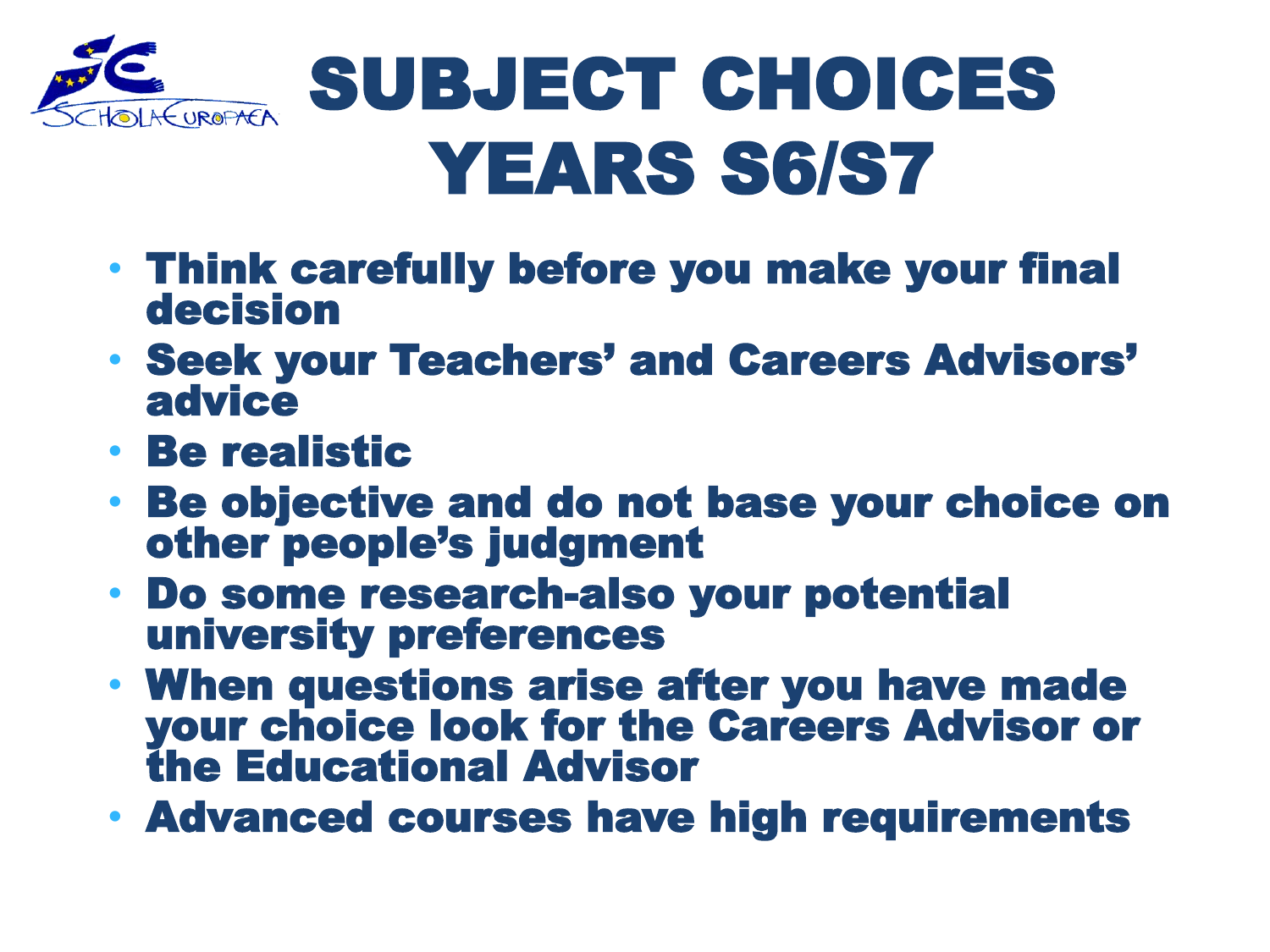

| <b>Compulsory basic subjects</b>                      |                         |                             |                | <b>+3 periods</b> |                 |             |                                          |                                    |
|-------------------------------------------------------|-------------------------|-----------------------------|----------------|-------------------|-----------------|-------------|------------------------------------------|------------------------------------|
| Language I                                            | $\overline{4}$          |                             |                | <b>Bio</b>        | <b>Chem</b>     | <b>Phys</b> | <b>Eco</b>                               | <b>Adv Mat</b>                     |
| Language II                                           | $\overline{\mathbf{3}}$ |                             | <b>OPTIONS</b> | <b>Hist</b>       | <b>Geo</b>      | <b>Phil</b> | Lat                                      | <b>Adv Ll</b>                      |
| <b>Mathematics</b><br><b>Religion / Ethics in LII</b> | 3/5<br>$\mathbf 1$      |                             | (Minimum 2)    | <b>Mus</b>        | <b>Art</b>      | LIII        | <b>LIV</b>                               | <b>Adv LII</b>                     |
| <b>Physical Education</b>                             | $\overline{2}$          |                             | 29p.           |                   |                 |             |                                          |                                    |
| <b>History</b> *                                      | $\overline{2}$          |                             | +2 periods     |                   |                 |             |                                          |                                    |
| Geography *                                           | $\overline{2}$          |                             |                |                   |                 |             |                                          |                                    |
| <b>Biology</b> *                                      | $\overline{2}$          |                             |                |                   |                 |             |                                          |                                    |
| Philosophy *                                          | $\overline{2}$          |                             | <b>Lab Bio</b> |                   | <b>Lab Chem</b> |             | <b>Lab Phy</b>                           |                                    |
| 21/23                                                 |                         | <b>Mus</b><br><b>COMPL.</b> |                |                   | <b>Art</b>      |             | <b>Sport</b>                             | <b>ICT</b>                         |
| <b>periods</b>                                        | <b>SUBJECTS</b>         |                             | <b>Eco</b>     |                   | L5              |             | <b>Politics</b><br><b>Socio</b><br>31/35 | <b>Classical</b><br><b>studies</b> |
|                                                       |                         | <b>periods</b>              |                |                   |                 |             |                                          |                                    |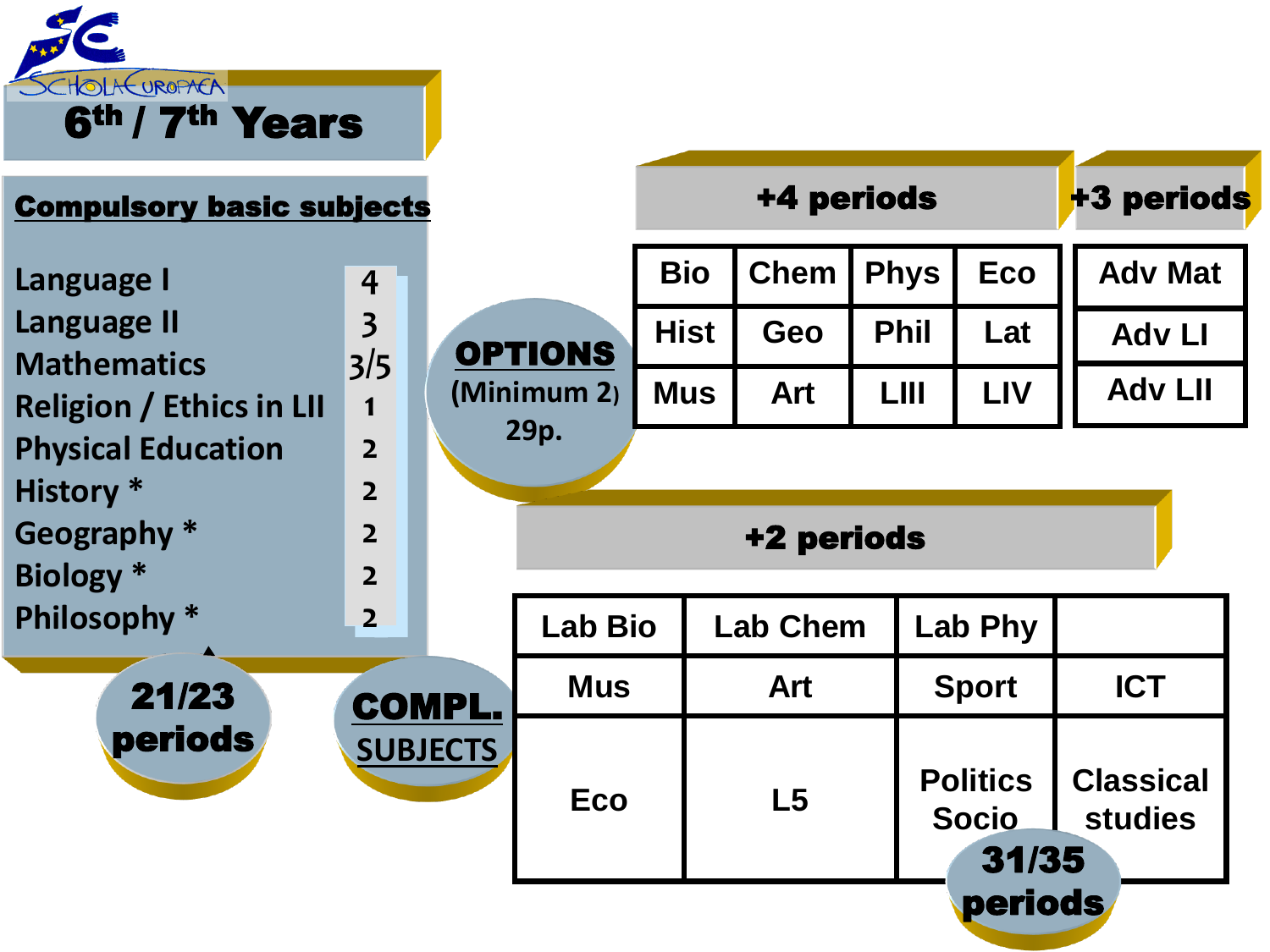

#### CHOICES FOR 2022-2023

#### COMPULSORY L1, L2, Maths, Religion, Ethics Physical Education

# **OPTIONS**

• **History, Geo, Bio, Chemistry, Physics, Eco, L3, L4, Philosophy, Latin, Art, Music** • **Advanced Courses**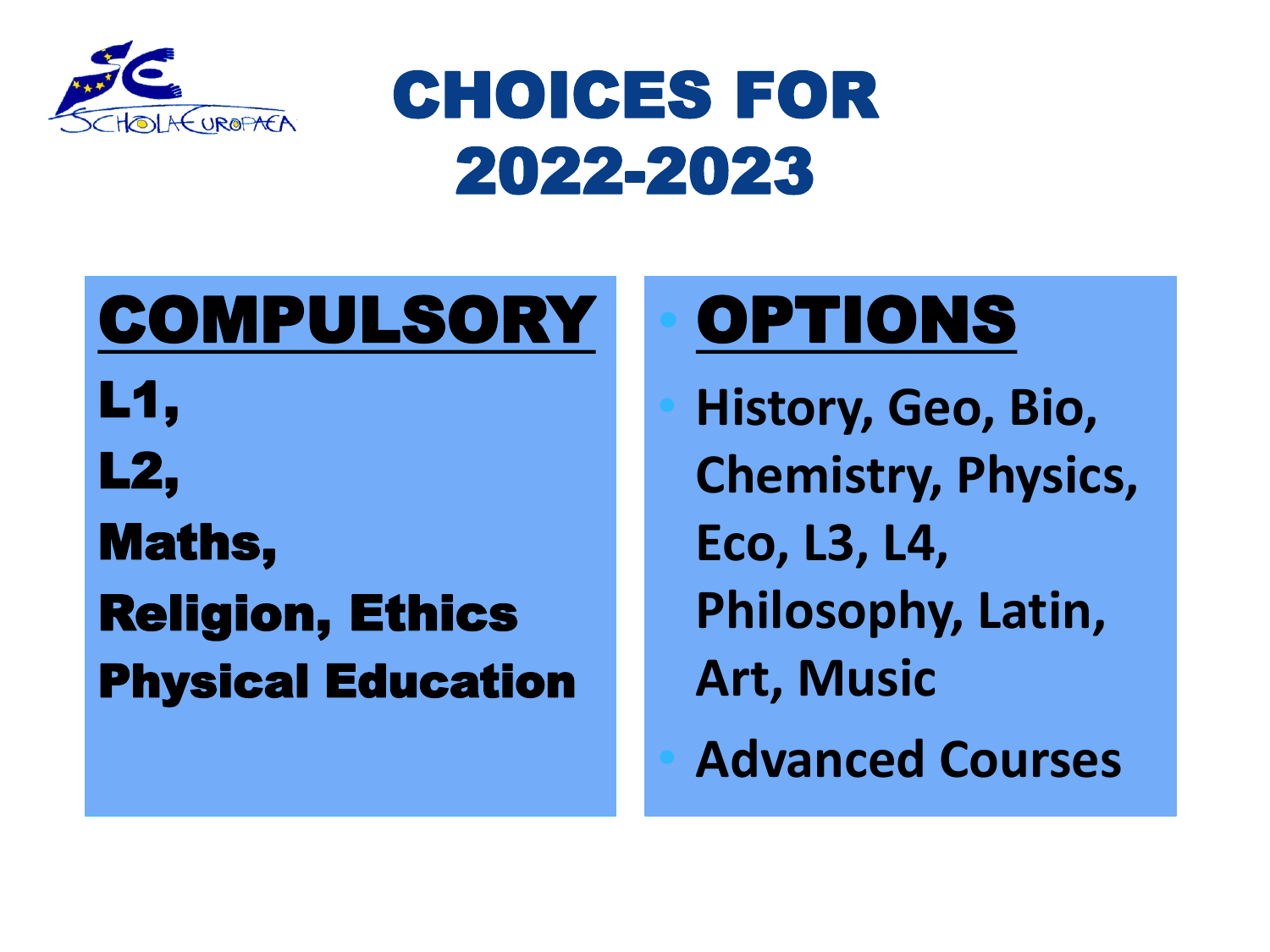

#### COMPLEMENTARY COURSES at ESF (2 periods courses)

- I.C.T • L5 **Economics** • Art **Music** Physical Education **Politics Sociology** • Classical Studies
	- **Labs: Biology Chemistry Physics**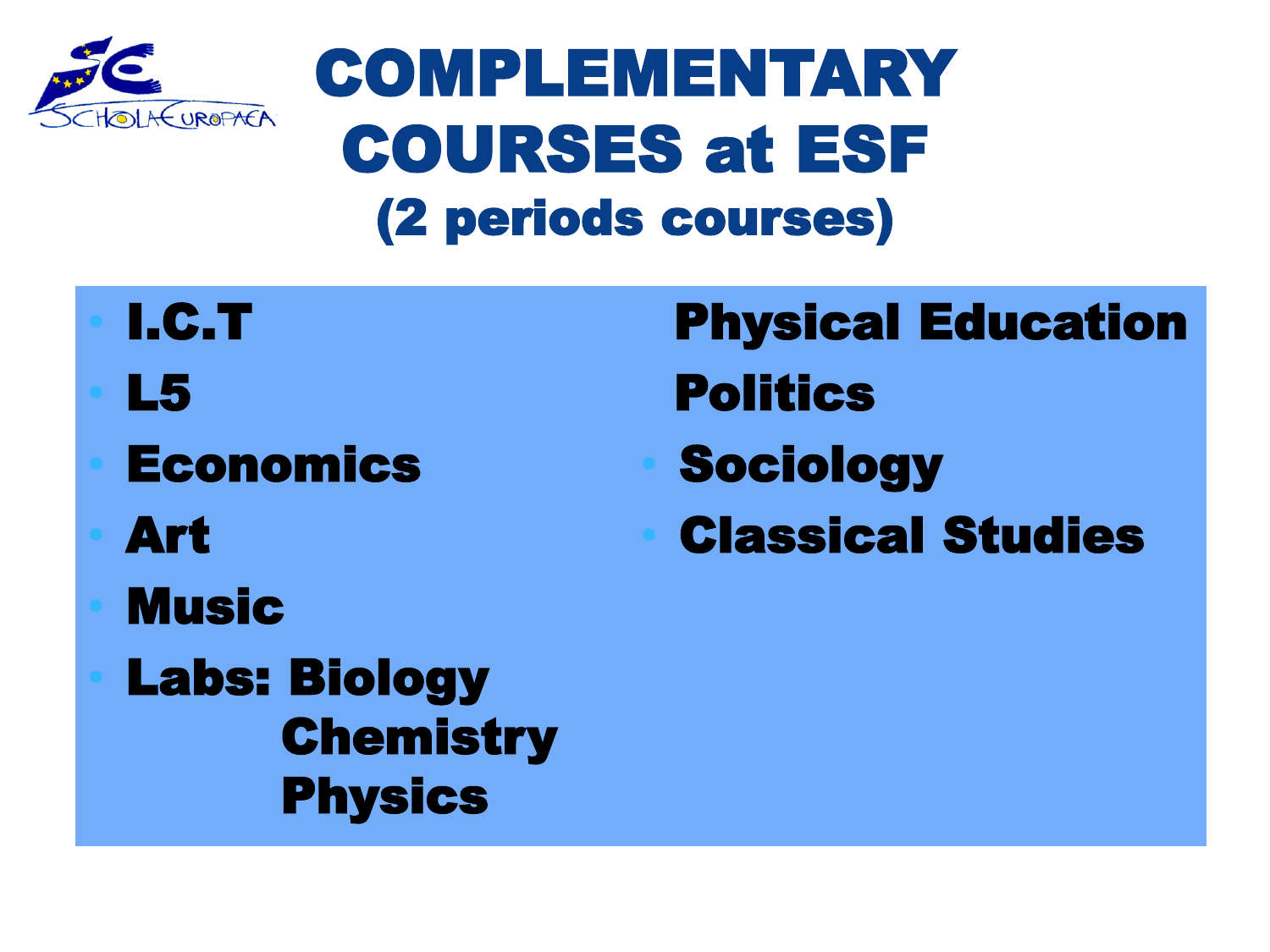

### COMPLEMENTARY COURSES

- Pupils who do not reach 31 periods with the compulsory subjects, the options and the advanced courses are obliged to choose ONE complementary course.
- Complementary courses do not make part of the Baccalaureate examinations but contribute to the average of the preliminary mark.
- Complementary Lab courses are only intended for pupils with the corresponding subject options.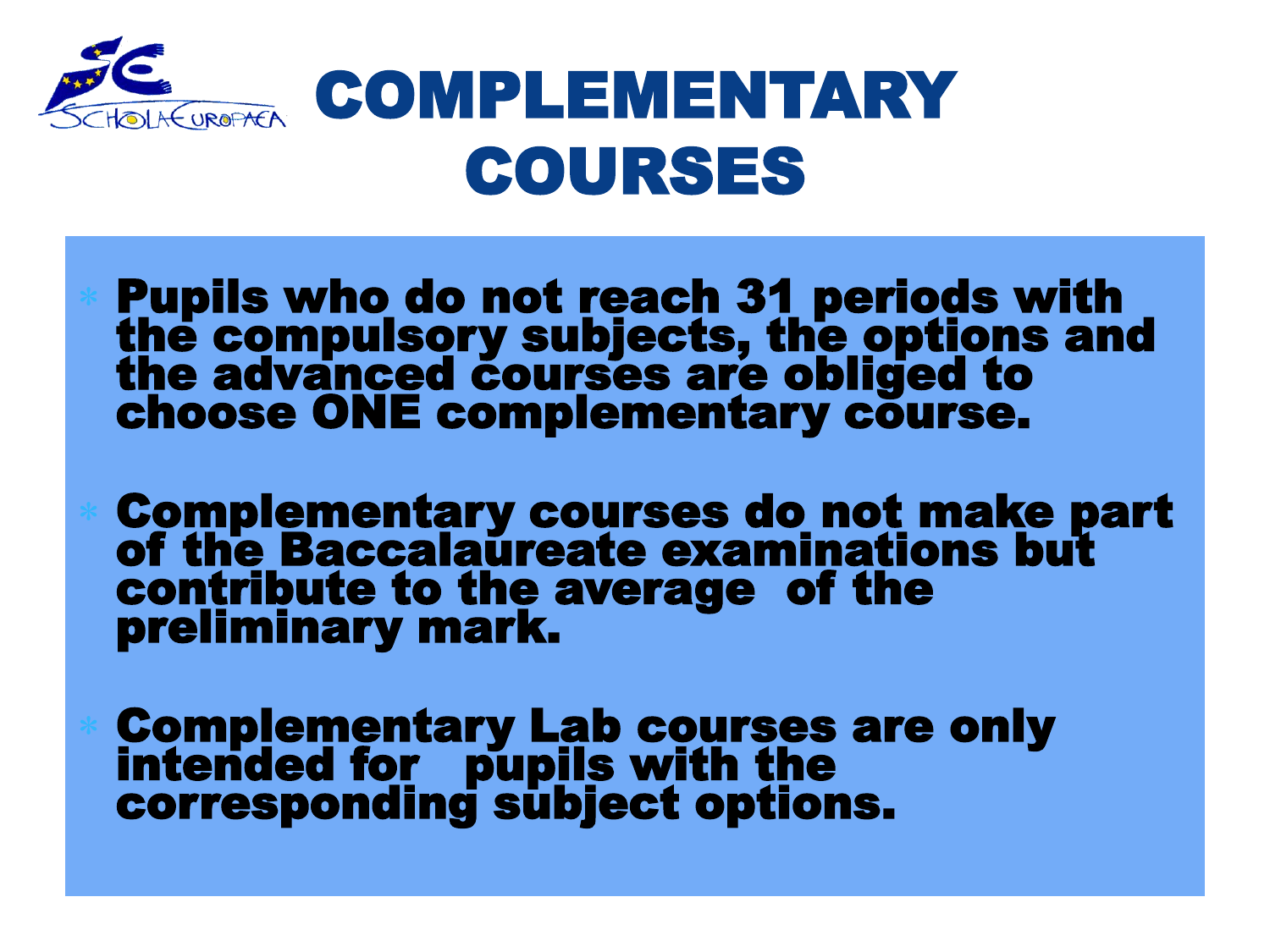

 Pupils must choose a minimum of 29 periods from the compulsory basic subjects and options. The total number of compulsory periods must reach a minimum of 31.

 NOTICE: It is not possible to choose two complementary courses to reach 31 periods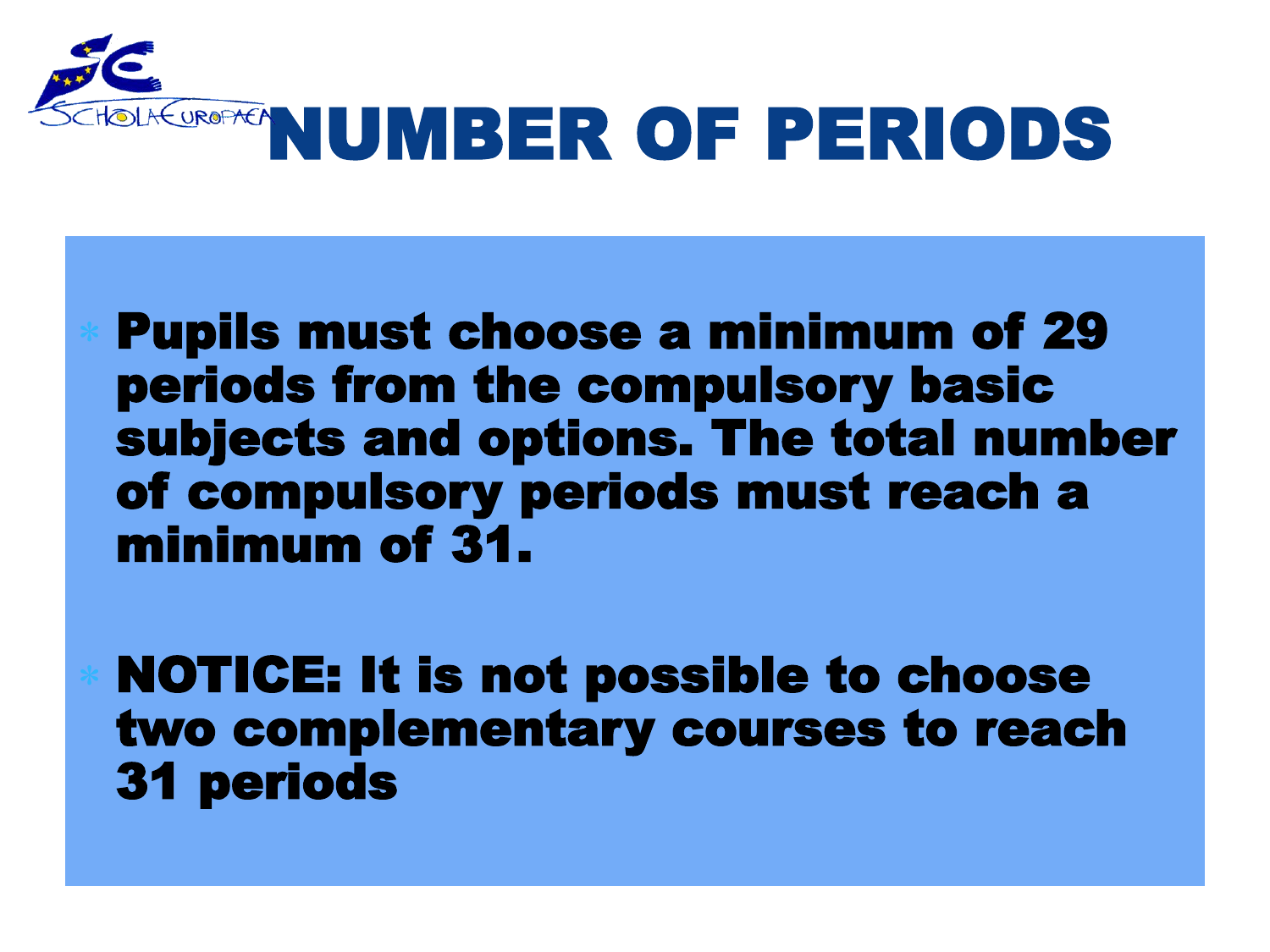

- Advanced Language I 3 periods (+4 of L1) Advanced Language II 3 periods (+3 of L2) can be different teachers Advanced Mathematics 3 periods (+5 of Maths)
- The Advanced courses are a more extensive study of the subject. They are not harder but they cover more topics. They should only be chosen by pupils who have particular interest
- and ability in the subject.
- All Advanced Language students take BAC written exams on the advanced course (in languages in the Pre BAC both exams are taken)
- Advanced Maths students take Maths 5 as a BAC written exam and for them it is compulsory to take Advanced Maths as the third oral BAC exam
- Advanced maths is only allowed if you have had advanced maths in years 4 and 5.
- Pupils who choose one or more advanced courses must also choose two or more other 4-period options.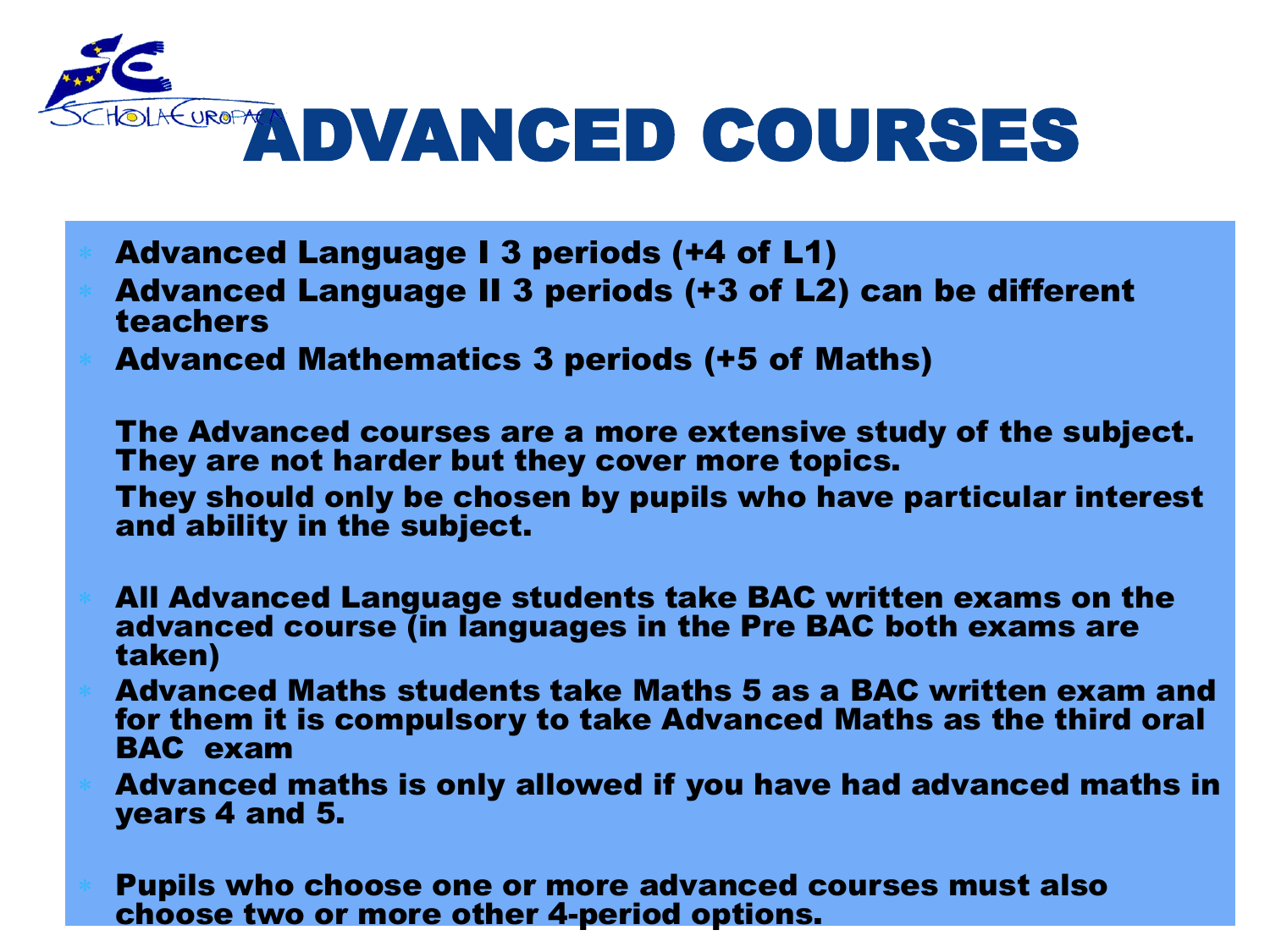

# RESTRICTIONS

- Pupils may choose a subject they did not do in years 4 and 5 depending on the situation with an entry test.
- In principle, pupils who failed a certain subject in years 4 and 5 cannot choose it as an option for years 6 and 7.
- Creation of Courses
- (minimum 5 pupils for Options and minimum 7 pupils for complimentary courses).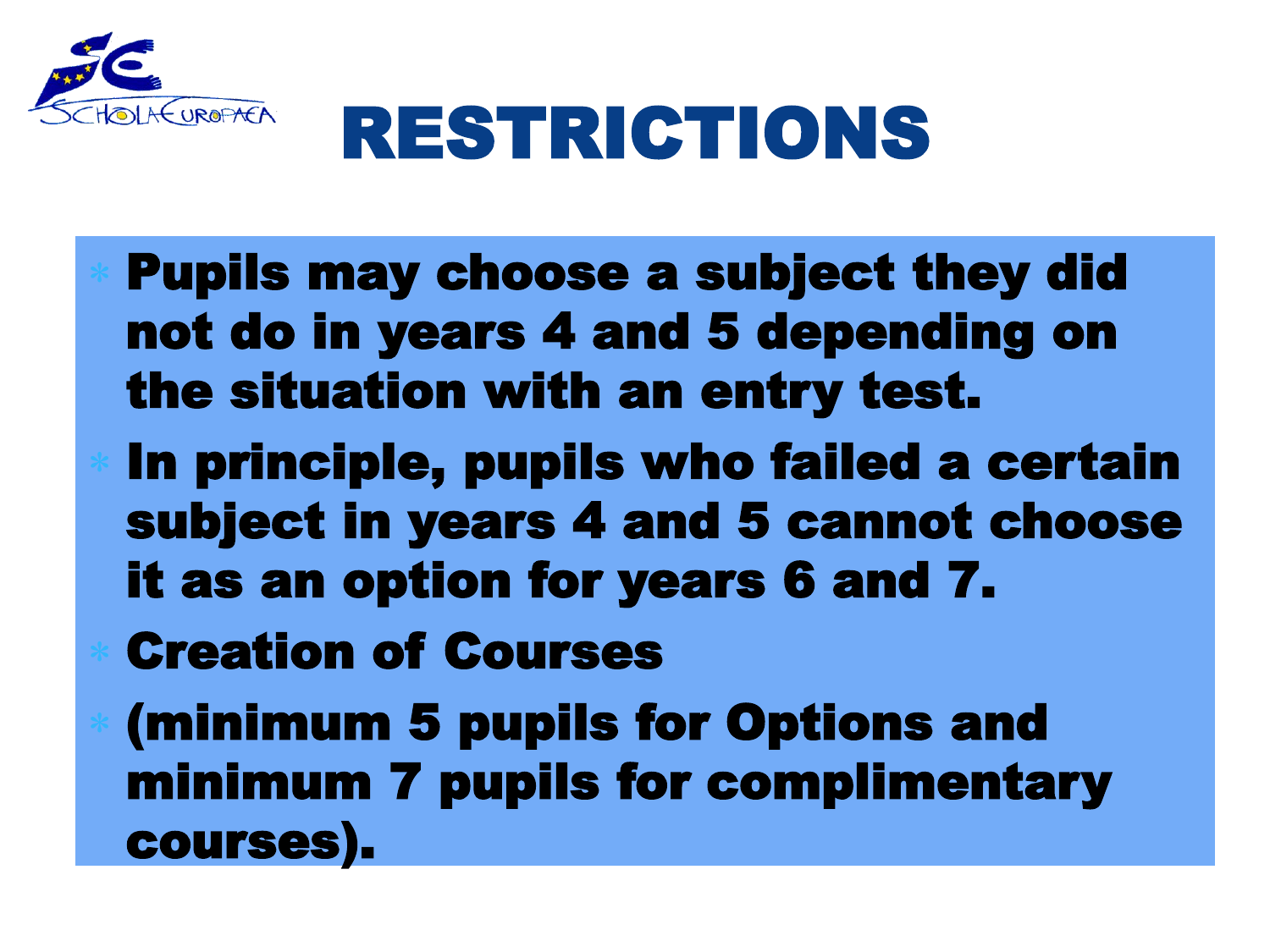

### **REUROPACA CHANGES BETWEEN** S6 AND S7

- No changes are allowed between S6 and S7
- No new subject can be taken in year 7

 A subject may only be dropped at the end of the 6th year if it is not compulsory and if the minimum number of periods and other technicalities are respected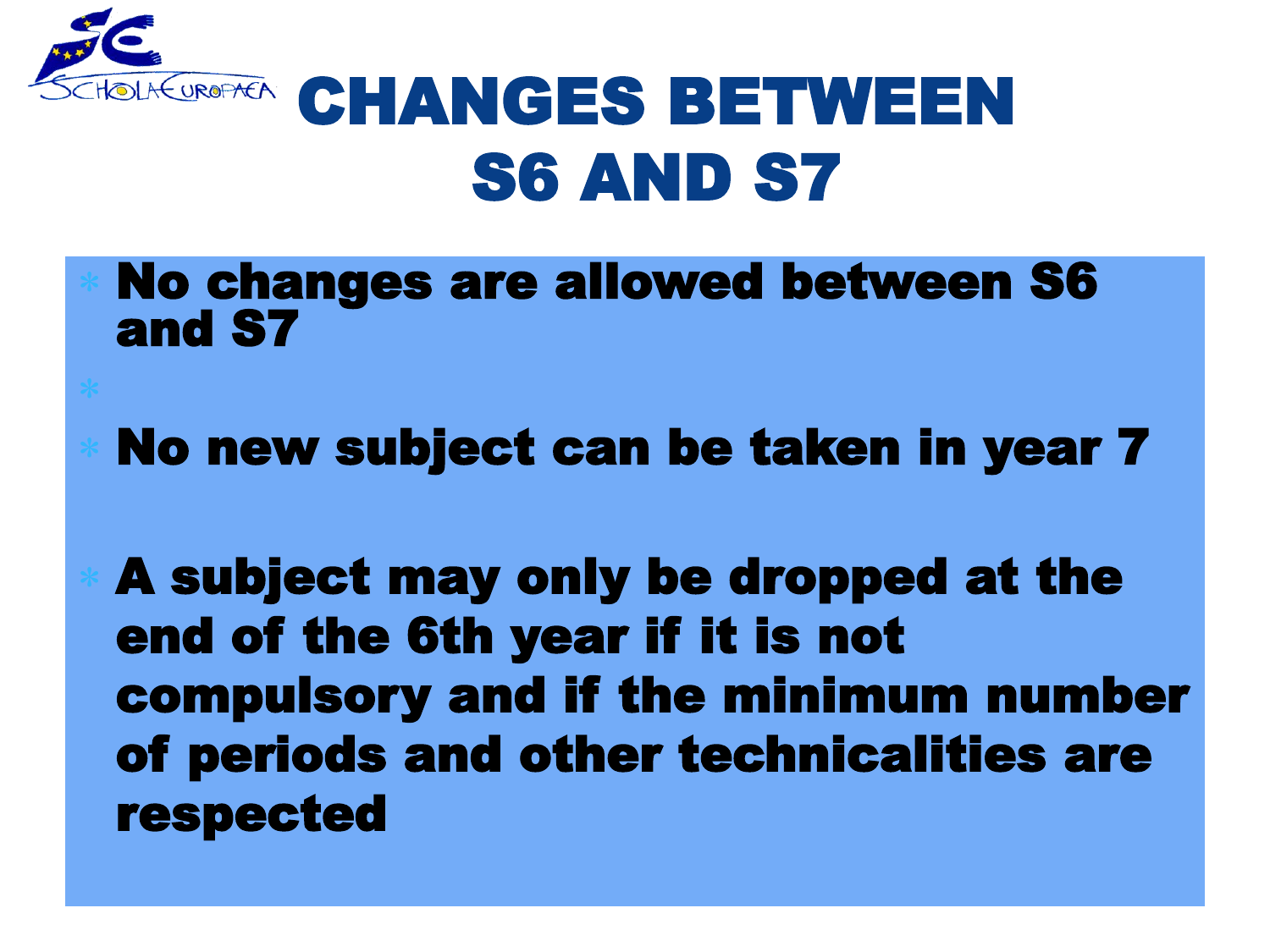

### EUROPACK CHANGING A SUBJECT

 In principle it will not be possible to change or drop subjects after the definitive choice has been made, especially if this affects the minimum number of pupils required to set up a course or any other organizational parameters.

The changes requested must comply with the administrative provisions in force.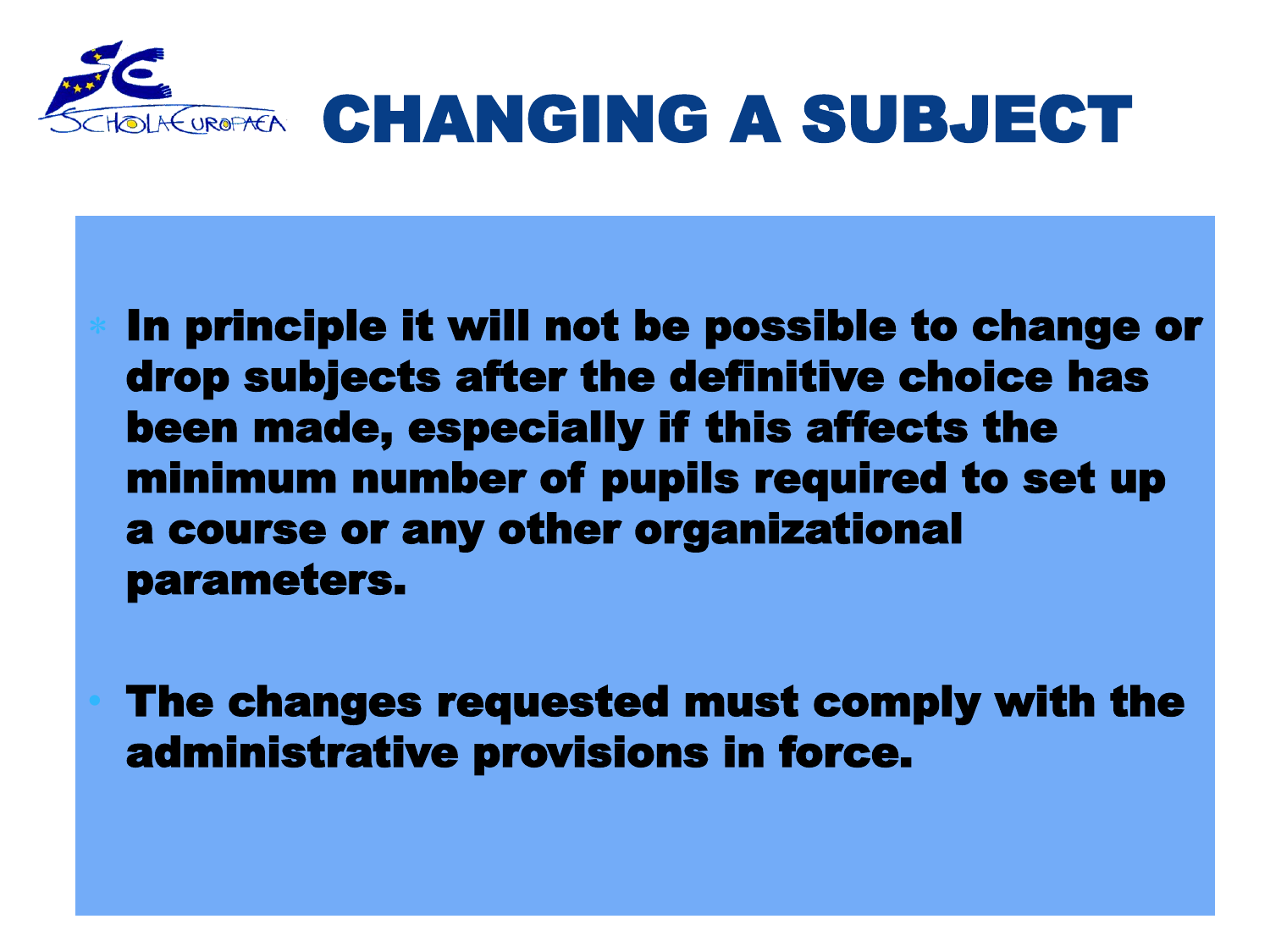

#### Change from a lower to a higher level in one of the foreign languages after sitting a test successfully

 Change from a higher to a lower level in one of the foreign languages

 Changes are subject to the approval of the Class Council in the light of the results achieved by the pupil.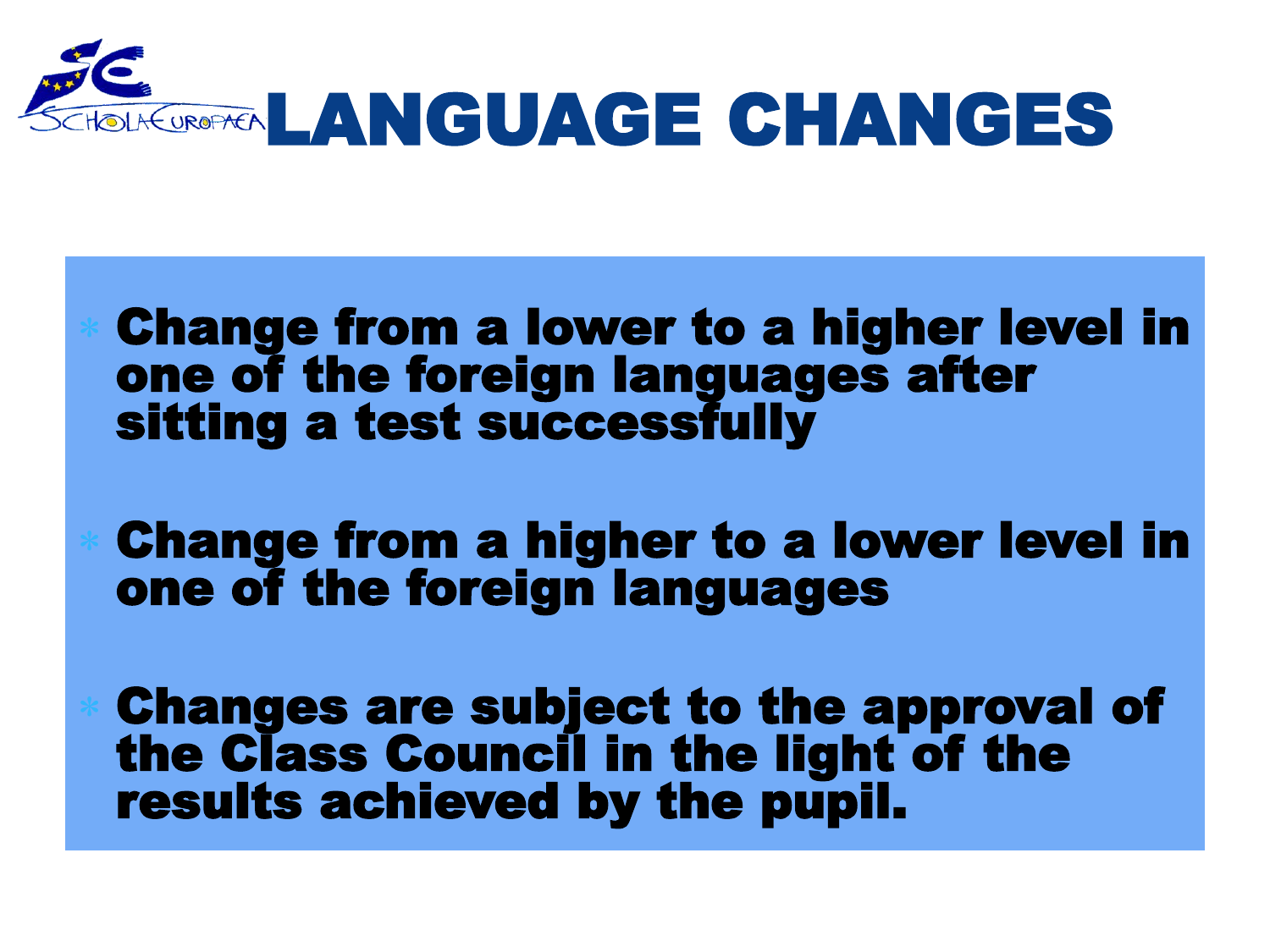

# POSSIBLE CHANGES

- Very few changes of choice are possible between secondary years 6 and 7.
- Mathematics 5  $\leftrightarrow$  Mathematics 3 at the end of year 6
- 4-period option  $\leftrightarrow$  Compulsory 2-period course (same subject)
- A change to a more advanced course is conditional upon the passing of an attainment test demonstrating the student's ability to keep up successfully with the course requested.
- The substitution of one option for another is not permitted.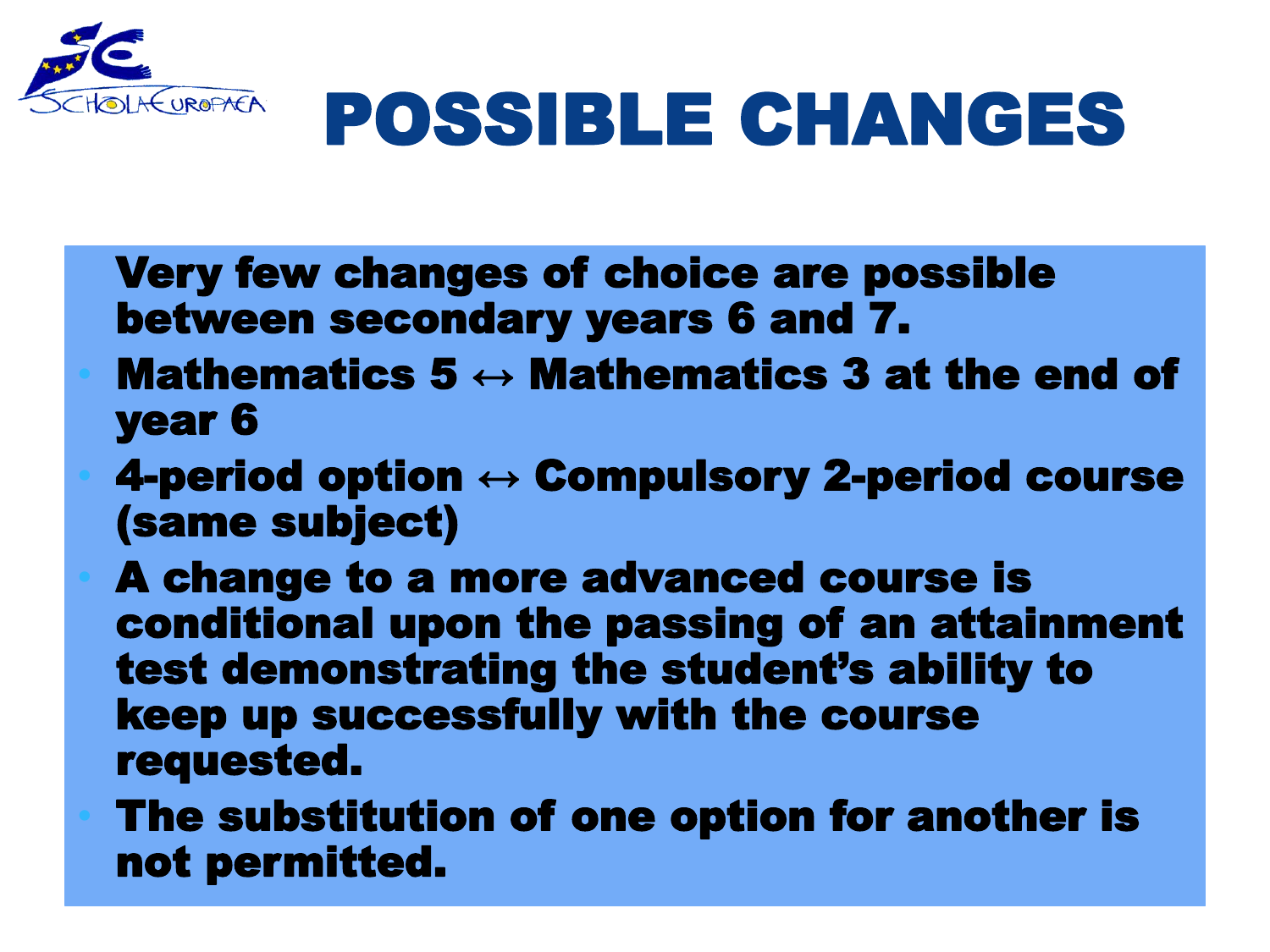



#### **Candidates will take five written examinations:**

- **1. Language 1 or advanced Language 1**
- **2. Language 2 or advanced Language 2**
- **3. Mathematics (5 periods) or Mathematics (3 periods)**
- **4. Option (4 periods)**
- **5. Option (4 periods)**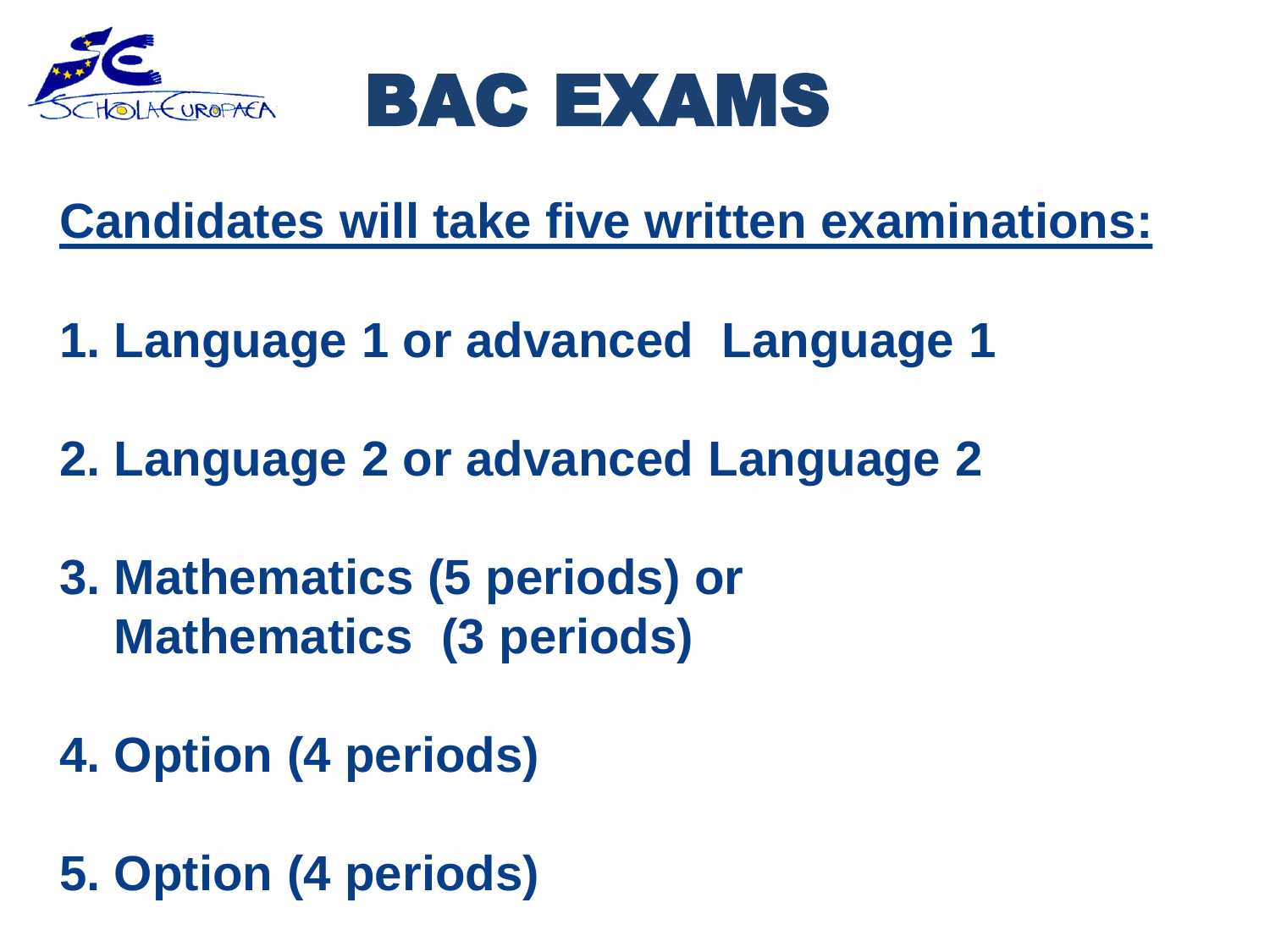

# BAC EXAMS The oral examinations

- **1. Language 1 or advanced Language 1**
- **2. Language 2 or advanced Language 2 or History (2 or 4 periods) or Geography (2 or 4 periods)**
- **3. Advanced Mathematics- compulsory Philosophy (2 or 4 periods) or Language 3 or Language 4 or ONL or Biology (2 or 4 periods) or Chemistry (4 periods) or Physics (4 periods)**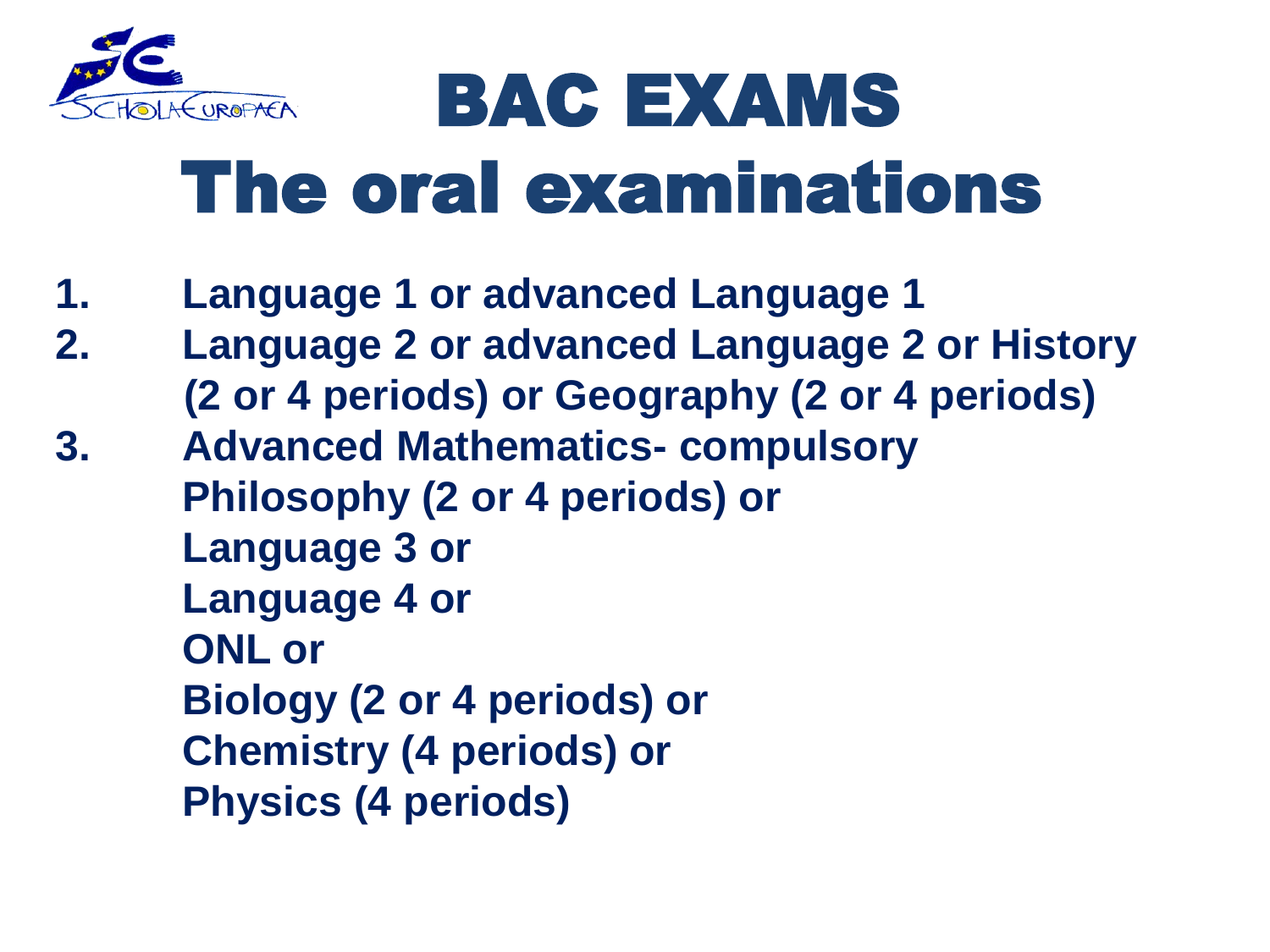

### IMPORTANT

 The examinations will normally cover the year S7 syllabus, but will also test knowledge gained in previous years, especially year S6.

 The examination in each individual subject must be taken in principle at the level and in the language followed in years S6 and S7.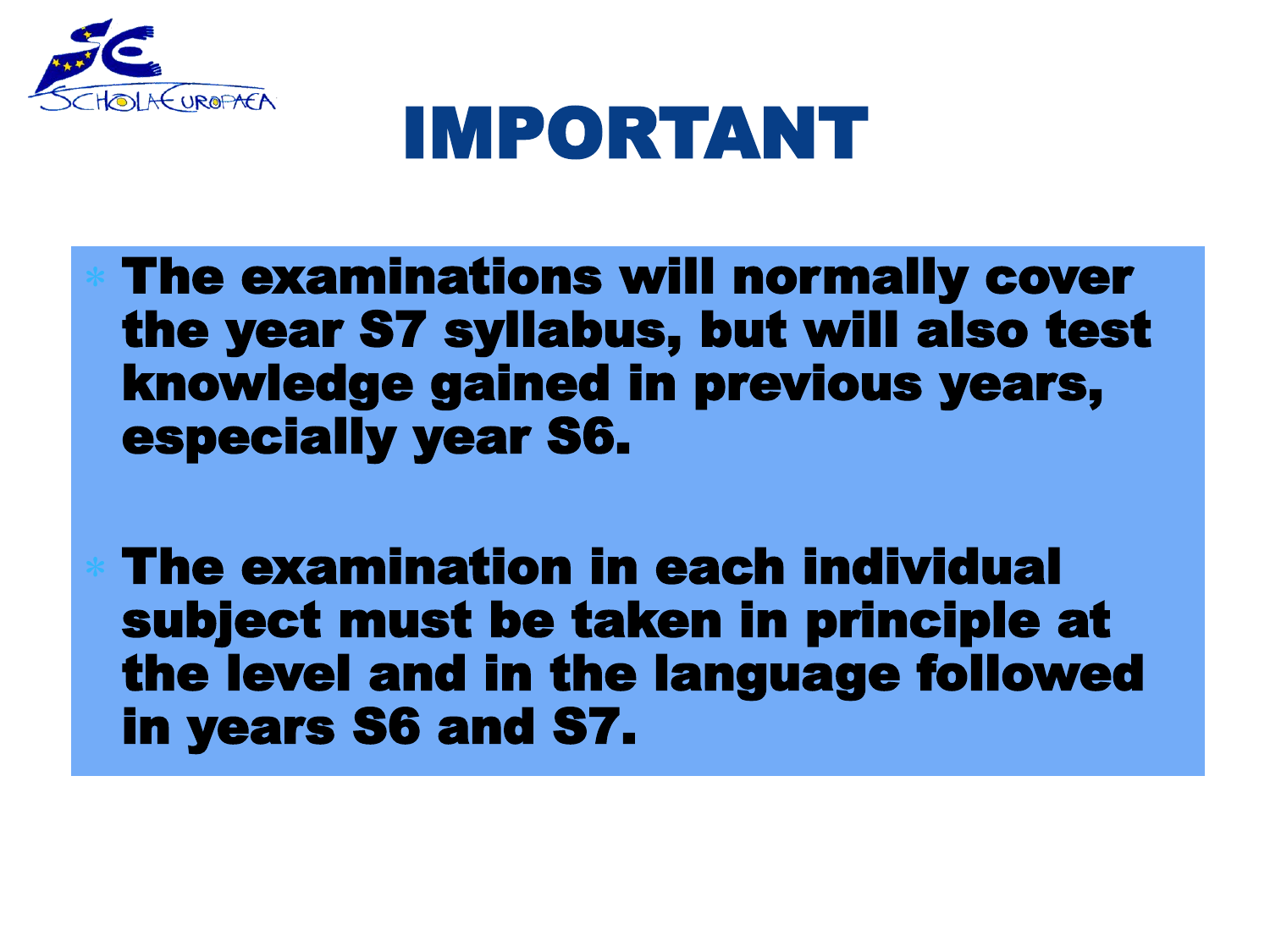

# Hand in your choices by 11th February 2022

to your class teacher !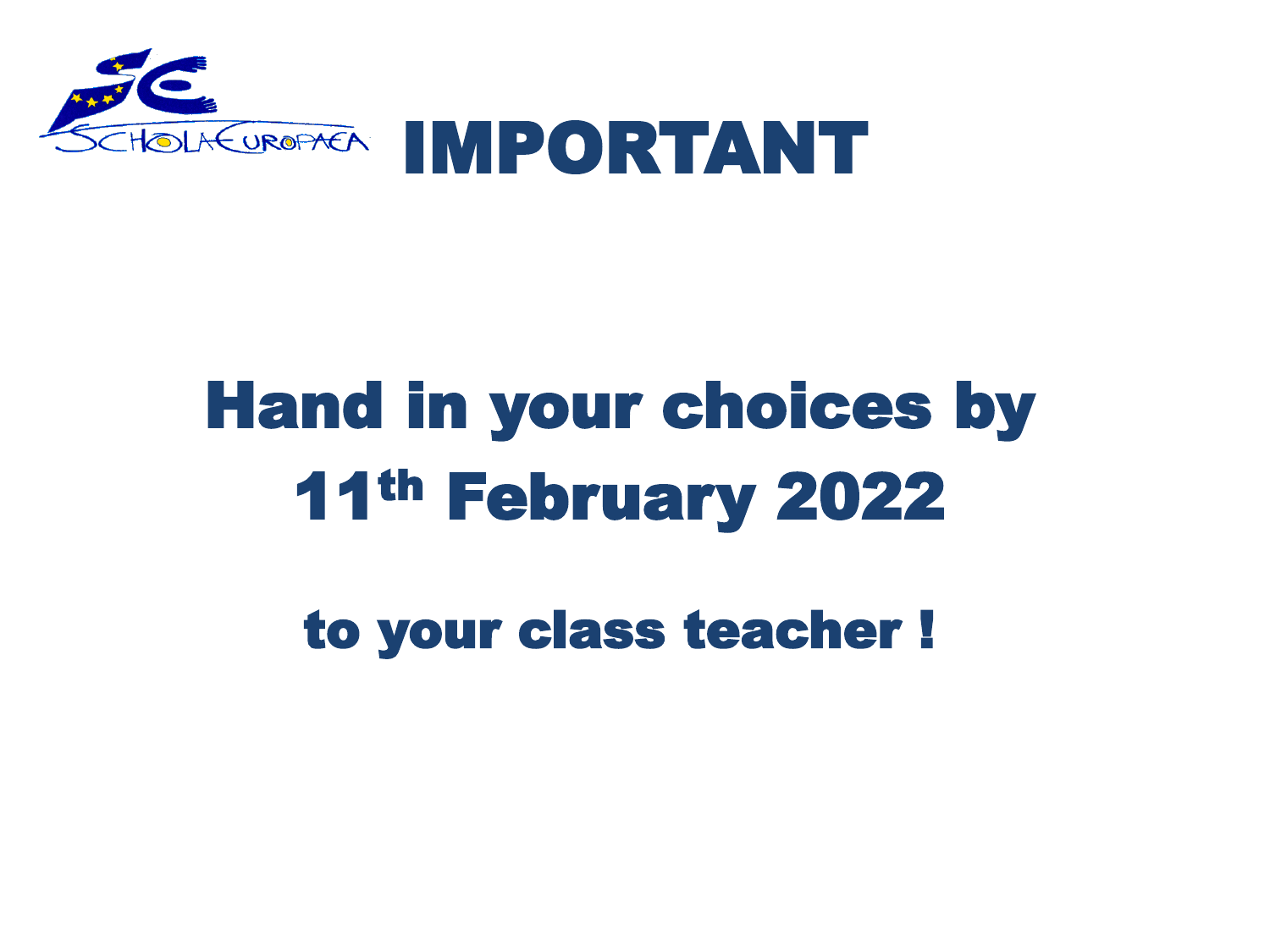**OLKUROPACAREER ADVISORS** 



**Mr Alessandro Zangrossi, Italian Section, Careers Coordinator**



**Mr Charles Melliès, French Section**



**Mr Thomas Leistner, German Section**



**Mr Keane, English Section**